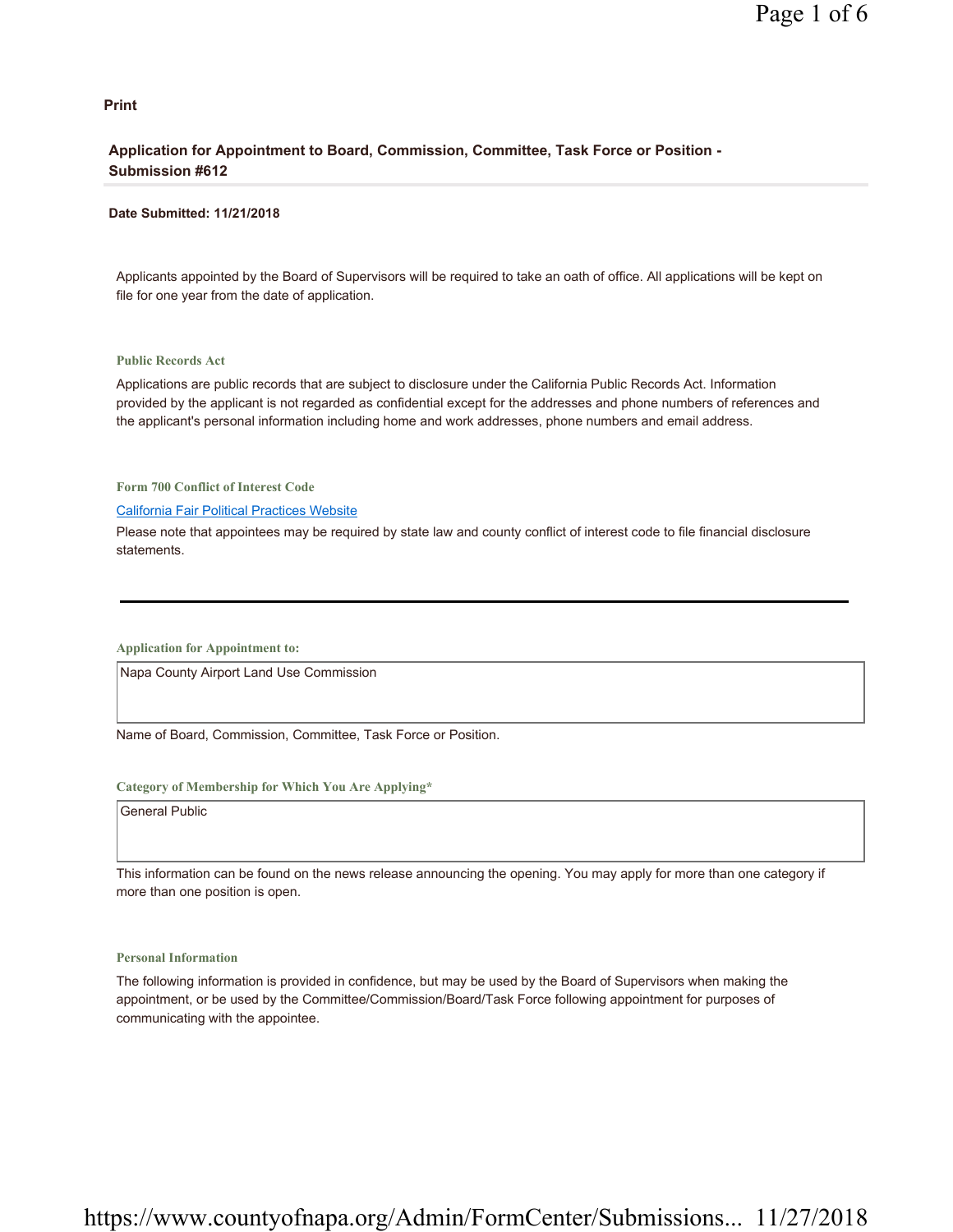| <b>Full Name*</b> | Supervisorial District in Which You Reside* |  |  |
|-------------------|---------------------------------------------|--|--|
| lYuki Arita Moore | Brad Wagenknecht 1                          |  |  |
|                   |                                             |  |  |
|                   |                                             |  |  |

**Home Address\***

| City* | State*     | $\mathbf{Zip}^*$ |
|-------|------------|------------------|
| Napa  | California | 94558            |
|       |            |                  |
|       |            |                  |

## **Phone\* Email Address\***

### **Work Address\***

| City*    | State*          | Zip*  |
|----------|-----------------|-------|
| Oakville | <sup>1</sup> CA | 94562 |
|          |                 |       |
|          |                 |       |

**Work Phone\***

### **Current Occupation\***

| Robert Mondavi Winery, Oakville, CA                                                                                         |
|-----------------------------------------------------------------------------------------------------------------------------|
| Tasting Room Associate. Educating guests in wines and winery history through their tasting experiences or tours. Translator |
| for Japanese quests.                                                                                                        |

Within the last 12 months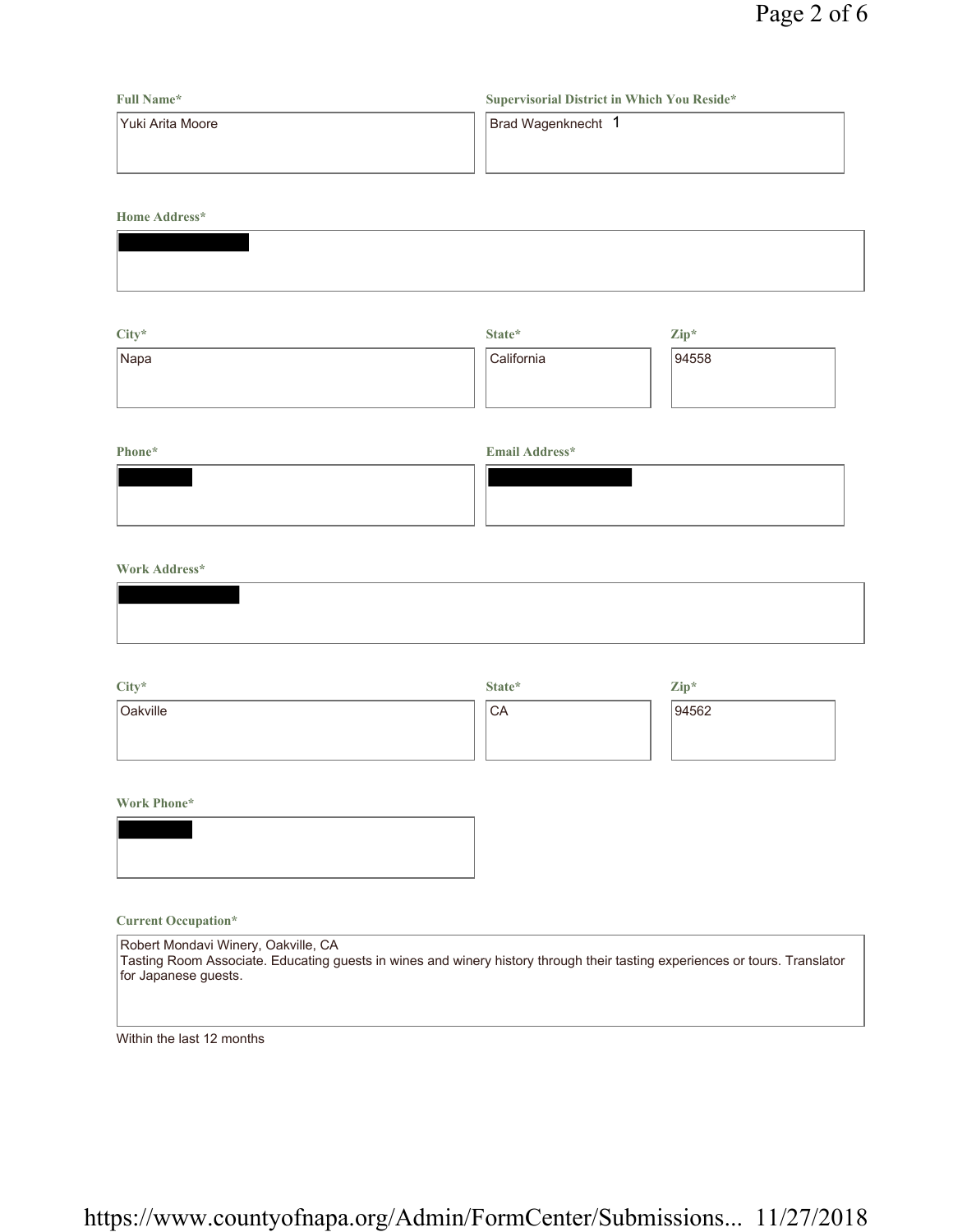**Current License**

FAA Commercial Pilot Certificate: Airplane Single-Engine Land, Airplane Multi-Engine Land, Instrument Airplane Date of Issue: 04/24/1999 Status: Current FAA Flight Instructor Certificate: Airplane Single and Multi-Engine, Instrument Airplane Date of Issue: 02/15/2000 Expiration: 09/30/2020 Status: Current

Professional or occupational, date of issue, and expiration including status

#### **Education/Experience**

| Education:                                                                                                                                                                                             |
|--------------------------------------------------------------------------------------------------------------------------------------------------------------------------------------------------------|
| Embry-Riddle Aeronautical University,<br>$\bullet$                                                                                                                                                     |
| Bachelor of Science, Professional Aeronautics major, Safety Minor                                                                                                                                      |
| Sierra Academy of Aeronautics, Oakland, CA<br>$\bullet$                                                                                                                                                |
| FAA Commercial Pilot Certificate, Multi-Engine, Instrument Rating and Flight Instructor Certificate, Multi-Engine, Instrument                                                                          |
| Rating through FAR Part 61 and 141 training programs.                                                                                                                                                  |
| Sophia University, Tokyo, Japan<br>$\bullet$                                                                                                                                                           |
| Advanced Written and Spoken English                                                                                                                                                                    |
| Rotary Club Exchange Student<br>$\bullet$                                                                                                                                                              |
| Amsterdam High School, Amsterdam, NY                                                                                                                                                                   |
| Experiences:                                                                                                                                                                                           |
| I have been a professional pilot for over 20 years with more than 2600 hrs. in total flight time, including 2000 hrs. as a flight<br>instructor, flying in/out of Napa County Airport over 15 years.   |
| Worked as a flight instructor at IASCO flight training center with Japan Airlines at Napa County Airport before it closed in<br>2010.                                                                  |
| I've been living in Napa for majority of my adult life and working at several wineries. I am familiar with the culture and have<br>grown a big sense of community by raising my family in Napa Valley. |
|                                                                                                                                                                                                        |
|                                                                                                                                                                                                        |

**Resume**

YukiMoore\_Resume.doc

Attach a resume containing this and any other information that would be helpful to the Board in evaluating your application.

**Community Participation**

- Auction Item Presenter for Opus One Winery at 2014 Harvest STOMP, Napa Valley Grapegrowers Association.
- Culinary volunteer at Stone Bridge School assisting chef preparing farm lunch every Friday mornings.
- Teachers' assistant working weekly with kindergarten classes at Stone Bridge School for knitting, sewing projects.
- Event volunteer at seasonal fundraising events at Stone Bridge School.
- Parent volunteer at St. Helena Cooperative Nursery School assisting in routine classroom activities.
- Fundraising/event volunteer at St. Helena Cooperative Nursery School.

Nature of activity and community location

**Other County Board/Commission/Committee on Which You Serve/Have Served**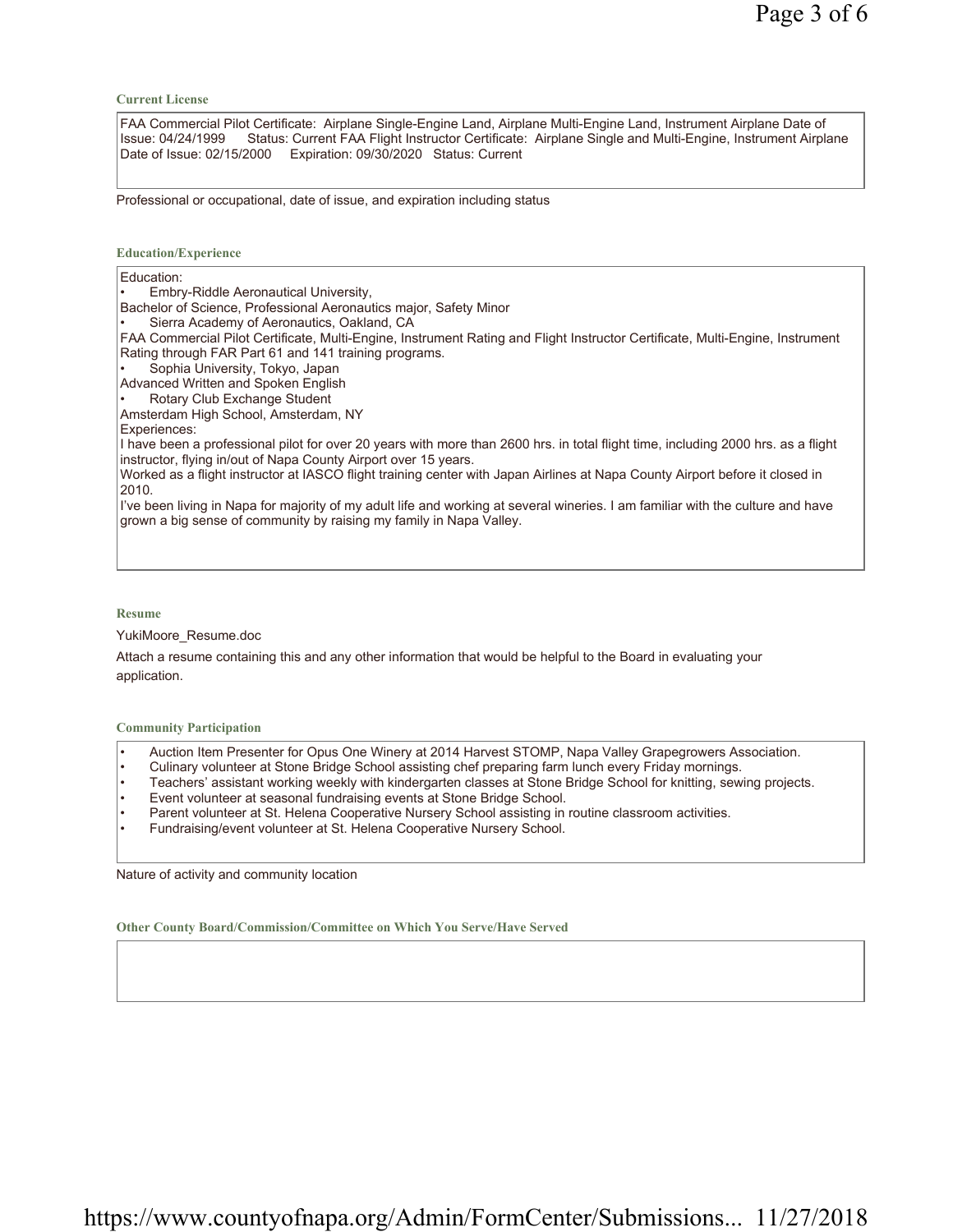**Public Actions that may impact Credit Rating**

List all court or other public administration actions impacting your credit rating within the past ten (10) years.

Provide names, addresses and phone numbers of 3 individuals who are familiar with your background.

**Reference 1**

| Name*           | Phone* |
|-----------------|--------|
| Robert Berthold |        |
|                 |        |

**Address\***

| City* | State* | $\mathbf{Zip}^*$ |  |
|-------|--------|------------------|--|
| Napa  | CA     | 94558            |  |
|       |        |                  |  |
|       |        |                  |  |
|       |        |                  |  |

**Reference 2**

| Name*          | Phone* |
|----------------|--------|
| Michael Walker |        |
|                |        |

**Address\***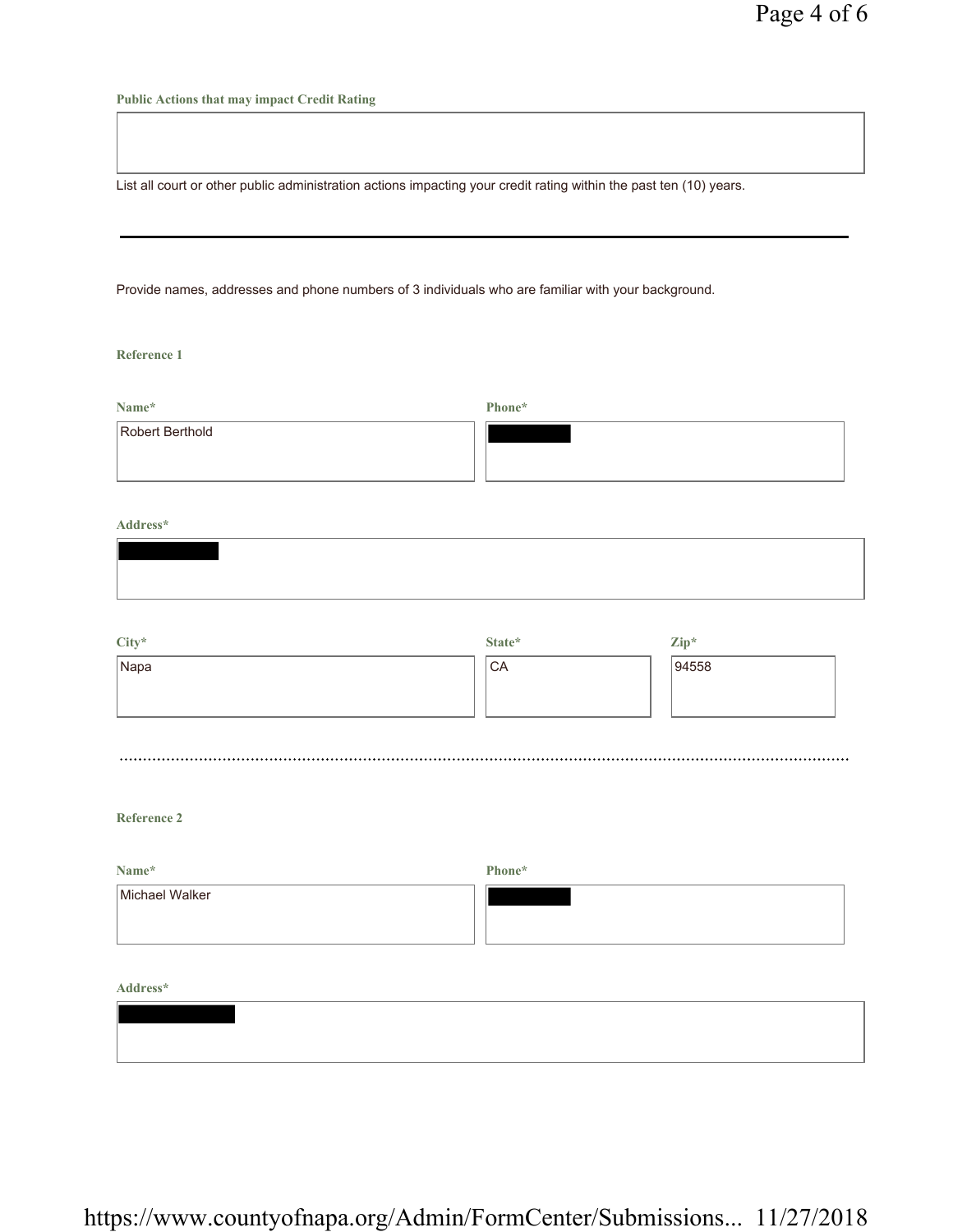| City* | State*    | $\mathbf{Zip}^*$ |
|-------|-----------|------------------|
| Napa  | <b>CA</b> | 94559            |
|       |           |                  |
|       |           |                  |
|       |           |                  |

## **Reference 3**

| Name*             | Phone* |  |
|-------------------|--------|--|
| Reynaldo Zertuche |        |  |

### **Address\***

| $City*$ | State* | $\mathbf{Zip}^*$ |
|---------|--------|------------------|
| Napa    | CA     | 94559            |
|         |        |                  |
|         |        |                  |

## **Name and occupation of spouse within the last 12 months, if married.**

| John Moore, Wine Educator at Far Niente Winery |  |
|------------------------------------------------|--|
|                                                |  |
|                                                |  |

For Conflict of Interest purposes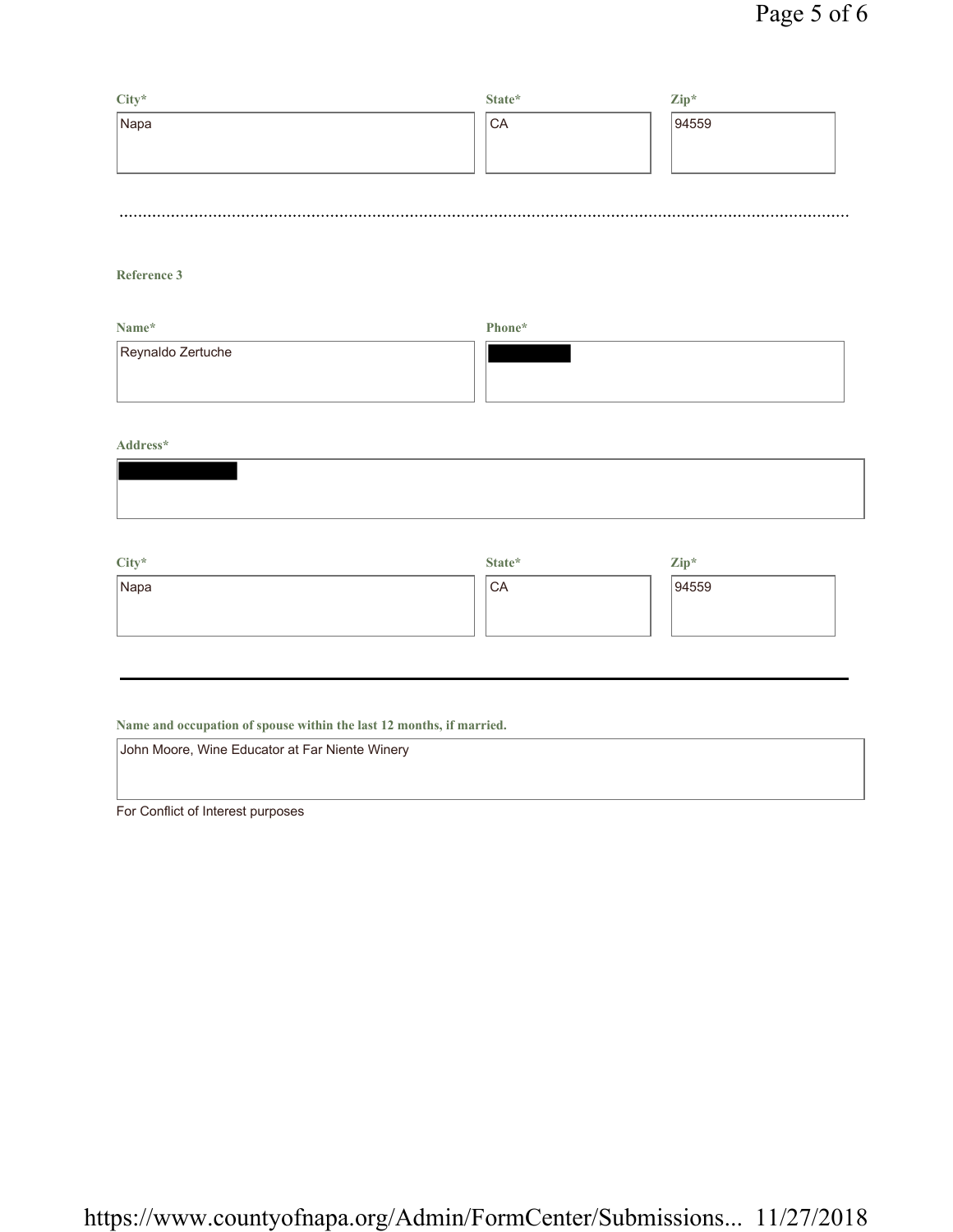**Please explain your reasons for wishing to serve and, in your opinion, how you feel you could contribute.\***

To the Napa County Board of Supervisors:

I am cordially requesting consideration to represent the general public in the Airport Land Use Commission. I have been a professional pilot for over 20 years with more than 2600 hours in total flight time, including 2000 hours as a flight instructor, flying in/out of Napa County Airport over 15 years.

As an experienced local pilot and flight instructor possessing a Professional Aeronautics major from Embry-Riddle Aeronautical University, the mother of 2 young daughters, and a Napa community member, I feel I have a responsibility to preserve what many of us appreciative and value in this valley. Being able to utilize my aviation skills and knowledge for the betterment of the community is my highest calling to contribute to the community my family calls home. Flying around the Napa County Airport environment, I know all the peculiarities of this local flying environment--the airflow in the valley, terrain, weather, aviation traffic, populated areas, and the culture of this valley. Having firsthand experience of the special relationship between general aviation, the airport, the county government, and the public, I believe I would be the perfect liaison between those entities. The best way for me to share my professional experience and the knowledge I've gained flying in Napa would be to serve on a commission such as the Airport Land Use Commission. I am always proud to say Napa is my hometown.

Kind regards,

Yuki Arita Moore

**Responded**

Yes

**Completed**

Yes

**I declare under penalty of perjury that the foregoing is true and correct.\***

**Ves** 

No

#### **Electronic Signature Agreement**

By checking the "I agree" box below, you agree and acknowledge that 1) your application will not be signed in the sense of a traditional paper document, 2) by signing in this alternate manner, you authorize your electronic signature to be valid and binding upon you to the same force and effect as a handwritten signature, and 3) you may still be required to provide a traditional signature at a later date.

**Date** 

I agree.

### **Electronic Signature**

| . .             |            |
|-----------------|------------|
| l Yuki A. Moore | 11/21/2018 |
|                 | $10:45$ PM |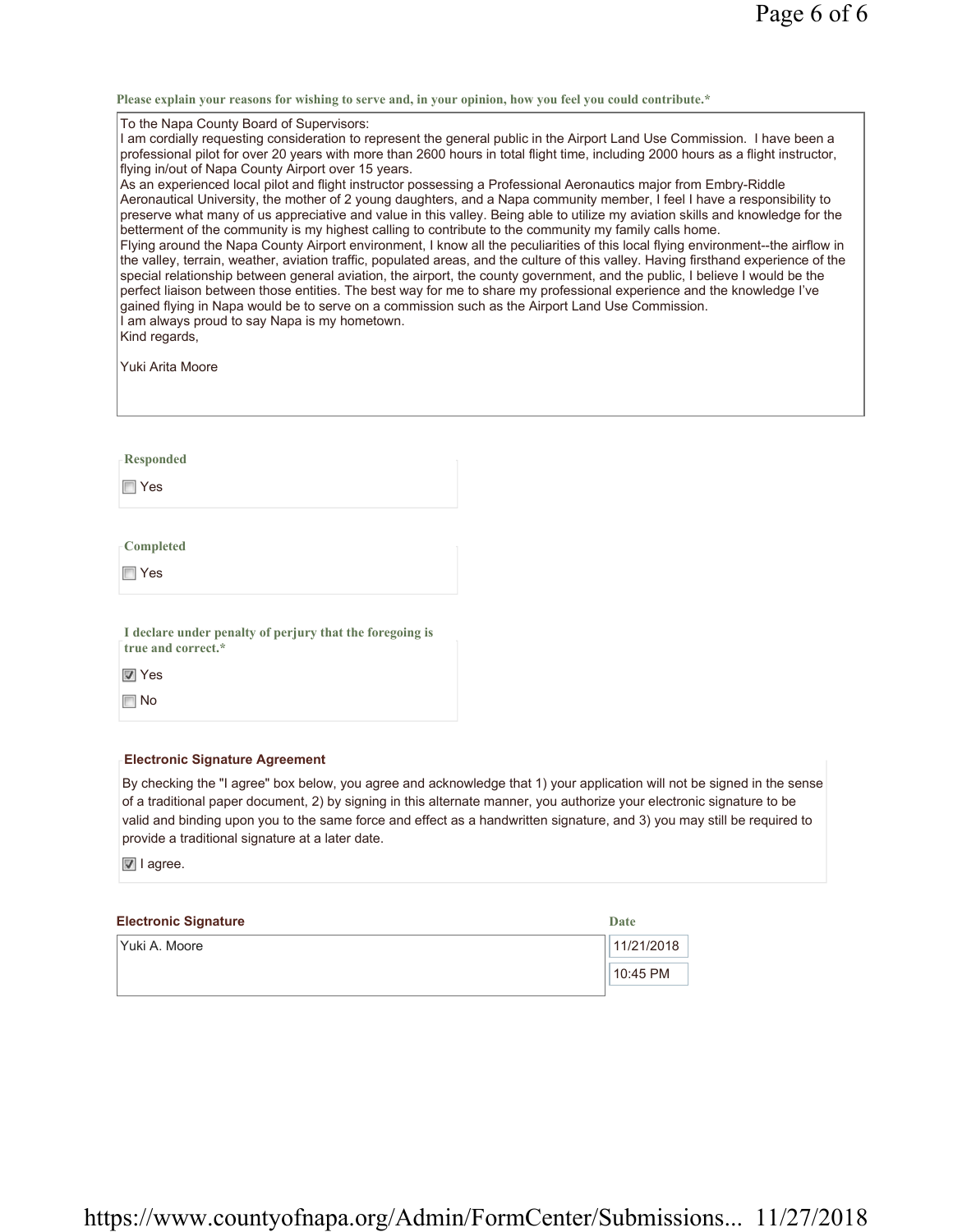## **Yuki Arita Moore**

## **Employment History**:

**Robert Mondavi Winery**, Oakville, CA June 2018 – Present Tasting Room Associate. Educating guests in wines and winery history through their tasting experiences or tours. Translator for Japanese guests.

## **Opus One Winery**, Oakville, CA **July 2014 July 2013** – July 2016

Guest Relations Coordinator. Guided tours for high-end guests for full winery experiences with tasting. Translator for Japanese guests.

## **Embassy Suites Napa Valley**, Napa, CAOctober 2011–May 2013

Front Office Supervisor. Manager-on-duty at high demand fast paced hotel. Promoted in three months due to exceptional performance review.

# **IASCO Flight Training Center**, Napa, CA December 2006 – August 2010 Flight Instructor. Provided flight and ground training to Japan Airlines pilots in intensively structured training programs.

**All Nippon Airways**, Tokyo, Japan **All Nippon Airways**, Tokyo, Japan April 2004 – November 2006 Ground School Lead/ICAO Aviation English Test Examiner/Evaluator. Performed English interview exams on company pilots and evaluated for further recommendations.

**America West Airlines**, Reno, NV **February 2002 – March 2004** Reservation Center Quality Manager. Resolved customer service issues by exercising best judgment or make exceptions to company policies. Promoted within three months to manager due to excellent performance.

**Reno Flying Service**, Reno, NV **Construction Construction Construction Construction Construction Construction Construction Construction Construction Construction Construction Construction Construction Construction Constru** Flight Instructor/Pilot. Trained pilots in mountainous terrain at high elevation airport. Cargo flight pilot.

**Sierra Academy of Aeronautics**, Oakland, CA May 2000 – October 2001 Flight Instructor/Stage Check Pilot. Trained and evaluated students in professional pilot programs.

## **Education:**

**Embry-Riddle Aeronautical University**, Daytona Beach, FL Graduated in February 2004 Bachelor of Science, Professional Aeronautics major